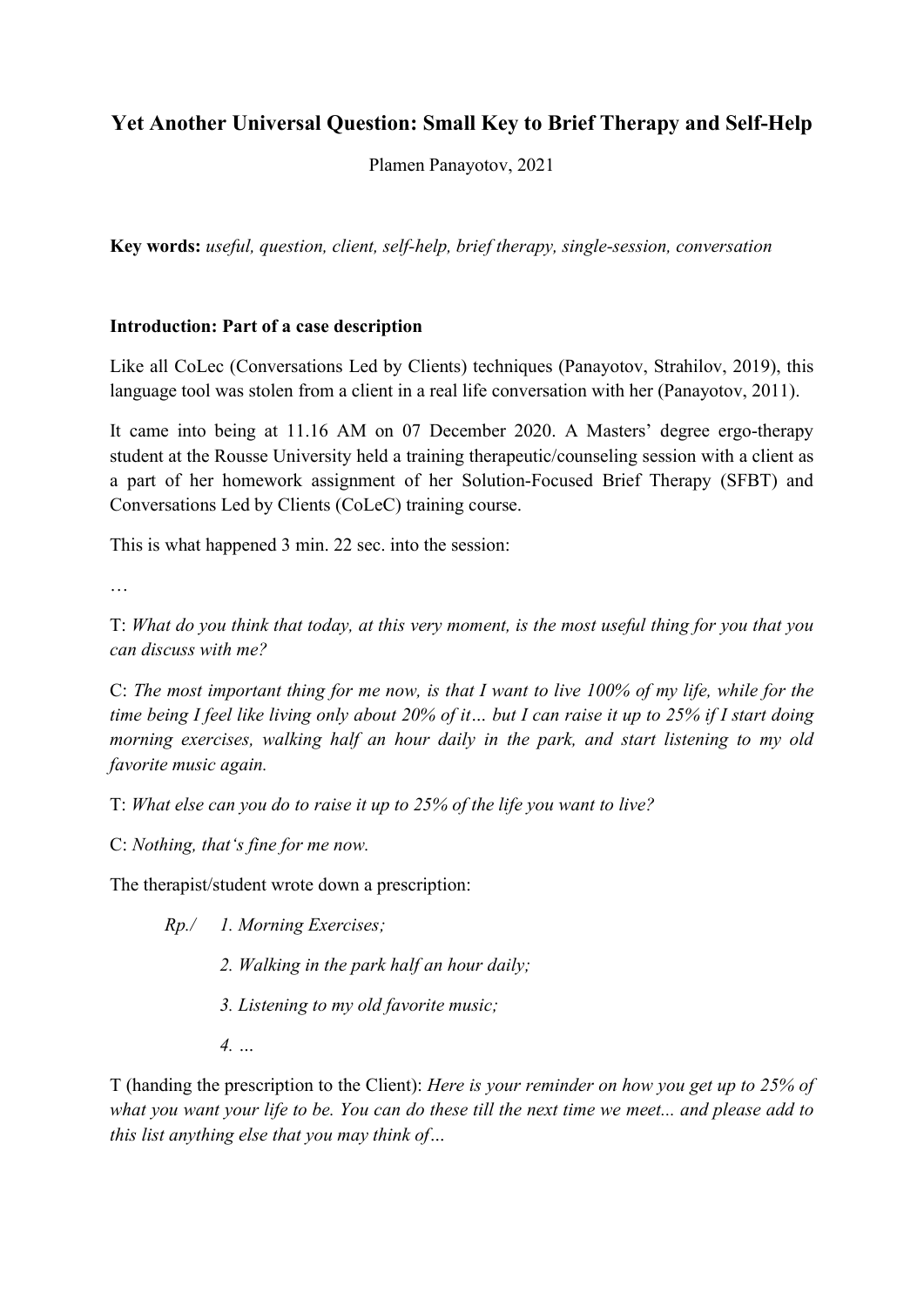The therapist wished the client the best of luck and sent her on her way. The session lasted less than 7 minutes.

So in response to the MAQ (Mind-Activating Question) the client in this session came up with a narrative statement, implicitly suggesting that the two most useful question for her are: 'What part of the life that I want to live do I actually live right now?' and 'How can I improve my life quality by 5%?'A month later the client called the therapist on the phone and reported that she feels much better and has decided on the next steps of improving further her life. In this call she said that she is at 30% of what she wants her life to be, and then defined the next steps she will undertake to improve it even better – start bicycling in the park and around the city when the weather allows this, and doing a trip to the Caribbean islands when this becomes possible (with severe pandemic restrictions being still effective across Europe and worldwide at the time).

# Early Usage and Observations on Clients' Reactions

So we started using these questions with many clients:

- If 100% stands for the life you want to live, what percent of it do you think you are living now?
- What part of the life you want to live do you think you are living now?
- Is this Okay with you having in mind all the limitations this situation sets for you?
- So how can you keep on this level of living?
- What will make you say that you are  $1$  or  $2$  percent higher?

After using different modifications and improvisations of this tool with about 100 clients until now, 18 January 2021, we can see a kind of unanimous reactions to it:

- The questions are readily graspable by almost all clients;
- No useless misunderstandings or confused answers have been noticed so far;
- The questions quickly get answers either in per cent numbers, or in parts of a whole;
- The common reaction is that upon hearing the questions, most people start thinking about how to increase the percent of their lives they feel like living now;
- Individually appropriate plans of action emerge as a common consequence to this;
- It is not unusual that using some of these question makes therapy not only singlesession, but also
- Single-question with
- The average session time being less than half an hour.

### Discussion

The student/therapist used here a variation of the Mind-Activating Question (Mikhalski, Panayotov & MacDonald, 2019, Strahilov & Panayotov, 2020). It permits clients organize their therapeutic conversations with professionals the ways *they* find useful and appropriate to their situations (Switek, 2014).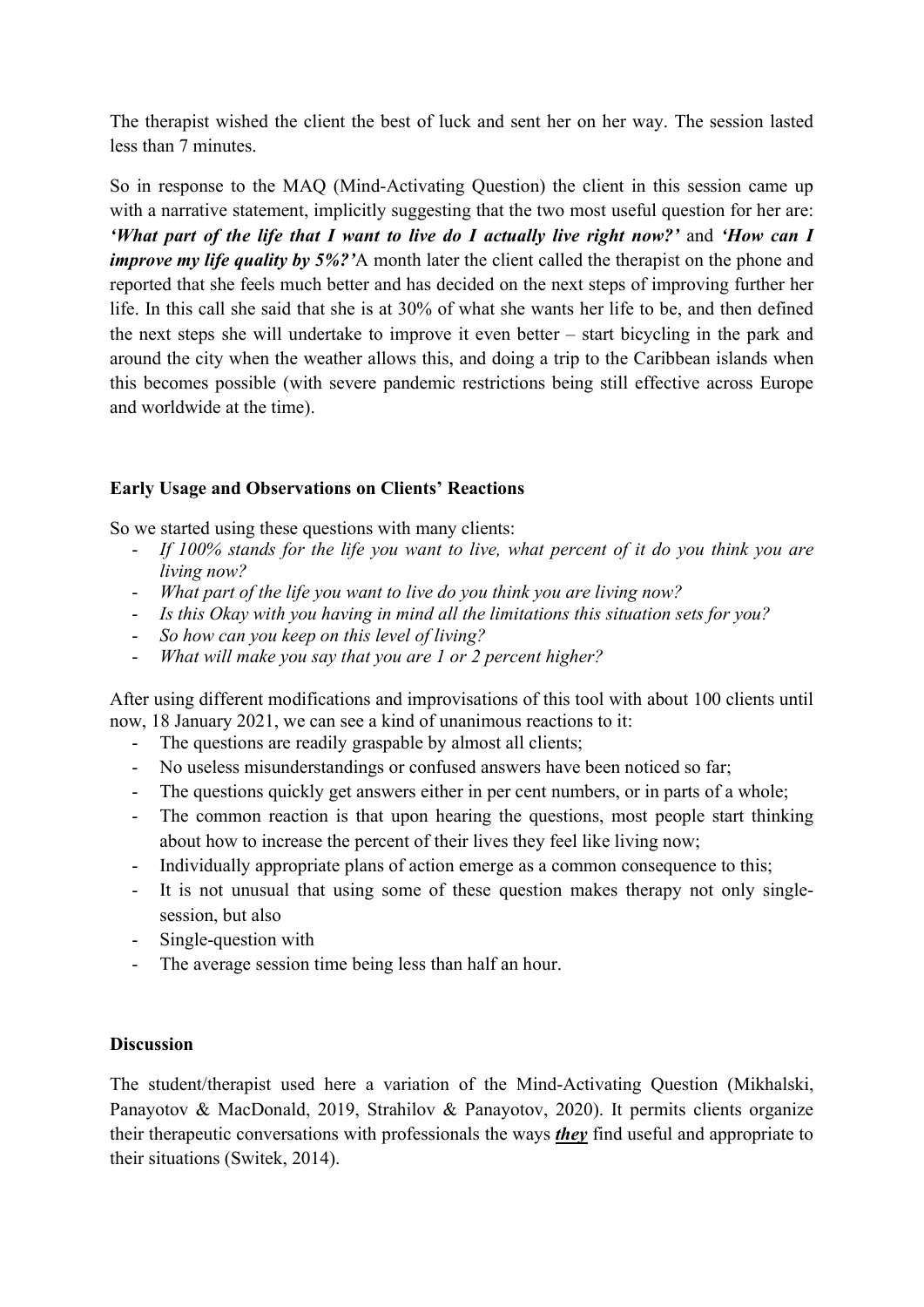Similar to many Conversations Led by Clients, this one was not only Single-Session, but also Single-Question, and lasted for just a few minutes. The client, however, was satisfied with the results, as she confirmed on the phone a month later.

In a pandemic situation like this one today (as of 18 January 2021), we can imagine that it is an universal situation for us all on this planet to live right now some (small) percentage of the lives we want to live. Most of the information about a pandemic is stated in numbers and percents. So it makes sense asking any of our clients, and ourselves, too:

# 'What part of the life that I/You want to live do I/You actually live right now?'

… and then, of course, if it is the right percent, adequate to the situation, it is Okay. The obvious next question would be 'How can I/you maintain this level of living till the end of this situation?'

If, however, one thinks that *I would like to live a bit better now?*', we can ask the obvious:

# 'What do you think will tell you that you live a little bit better, by one or two per cent?'

Being a scaling improvisation (de Shazer, 1988), this question reflects a very common way of thinking and talking in a pandemic situation, when almost all human activities are by definition restricted and limited to some, hopefully measurable, extent.

Interestingly enough, this kind of scaling the situation is single-ended, with 100% standing for the final goal, and lacking a low-end or 'problem' definition. This sets the stage for a 'problem-free' conversation with the client.

Even without viral attacks, however, one can always make a 'calculation' of what part of one's life s/he lives now, and make a decision if one wants to do something about it, and what in particular.

An important characteristic of this tool is its normalizing effect, as it implies 'we all live some (small) part of what we want, so you are not alone in this'.

### Conclusion

No matter if you, dear reader, are a therapist fond of Single-Session or Brief Therapy, or just a person feeling that some restraints are imposed on you right now by certain life circumstances, you can always take advantage of using these therapeutic/self-help tools, if you wish:

- What part of the life that I want to live do I actually live right now?
- If the part I define is Okay with me right now:
	- How can I keep it going?
- If 'I would like to live a bit better than this now':
	- $\mathcal{F}$  What might increase this percent by 1 or 2?
- And then act upon the answers I have given to this question.